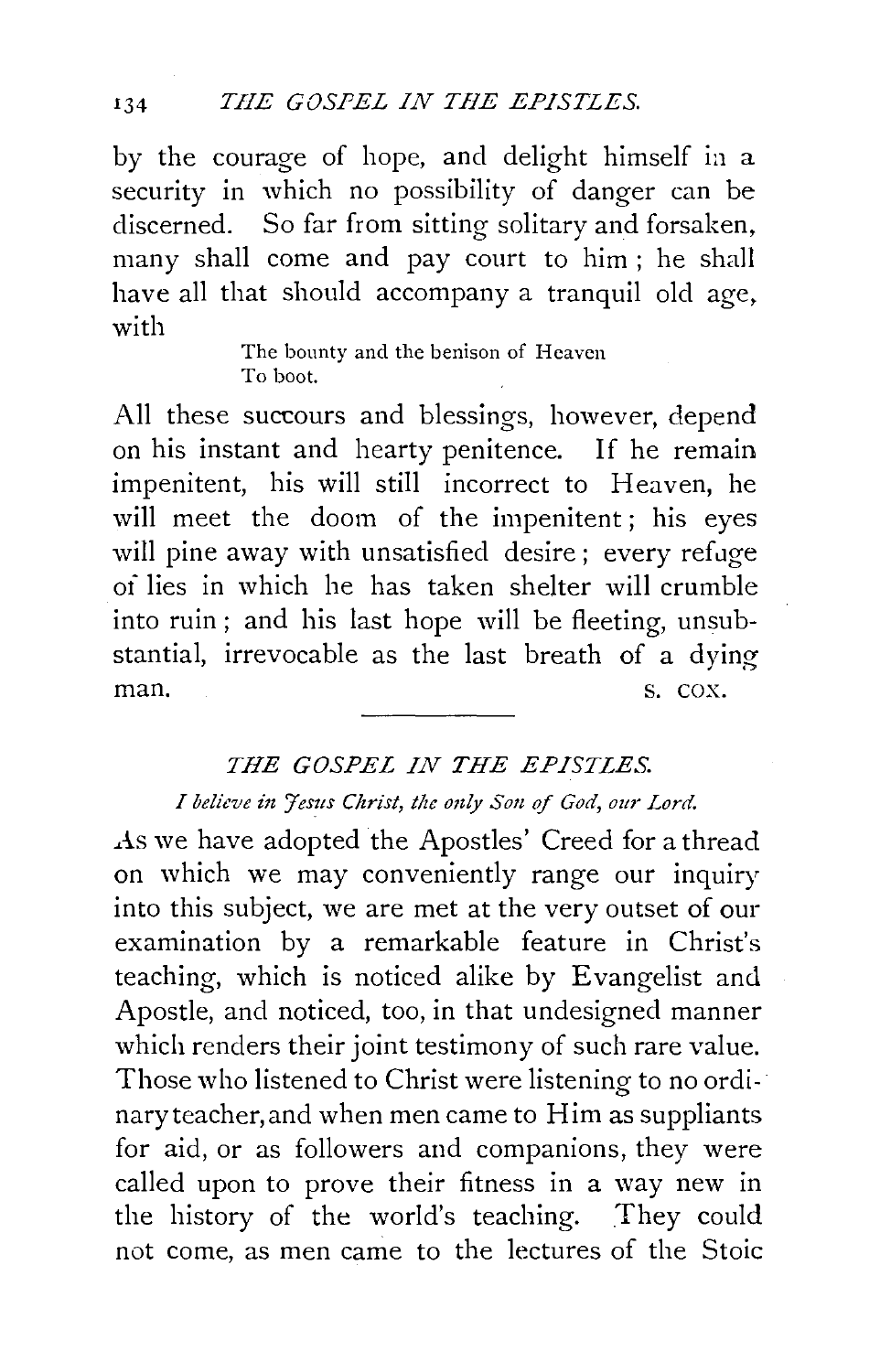and Epicurean among the heathen, and after listening with more or less delight to the words of the Master, depart with no other gain than the gratification which they had experienced in the hearing of subtle arguments, and with no thought of following out in life the precepts which had been set before them. Nor could men approach the Lord as the Jews came to their authoritative teachers, to hear a rule expounded of some ceremonial observances which they must keep, and then, if zealous, go away and add one degree more of scrupulousness to their round of external ritual, and do no more. No, Christ demanded a new thing. He asked for a surrender of much more than the ears to his lessons, or the body to his regulations. His claim touched the soul, and the New Testament Scriptures are full of this new idea which was expressed by the word *faith*. Men were to believe in Jesus. We have called this demand *new,* for the Jew had no conception of such a frame of soul as it implied. His thought was always to *know* and to *do*, and of that distinction between themselves and Christians, the Jews of our own time still make their constant boast.<sup>1</sup> And the heathen world were so far strangers to the disposi-

<sup>1</sup> For a confirmation of this statement see "Harmony and Dishar*mony* between Judaism and Christianity," two sermons (in which the points at issue are very fairly stated) by Dr. S. M. Schiller-Szinessy. As these sermons cannot easily be procured, it may be well to quote a sentence or two in illustration. "While on the Jewish side every page of the book of our instructions and our hopes teems with recommendations, exhortations, and commandments to search, to inquire, and to *k11ow,* ..•. Christianity has fixed its standard on *faith* as it is inculcated by Paul the Apostle of the Gentiles, who may emphatically be called the Apostle of Faith.'' And again he speaks of "the boast which has for its cause the possession of *knowledge*, as distinguished from and superior to that of *faitlz.*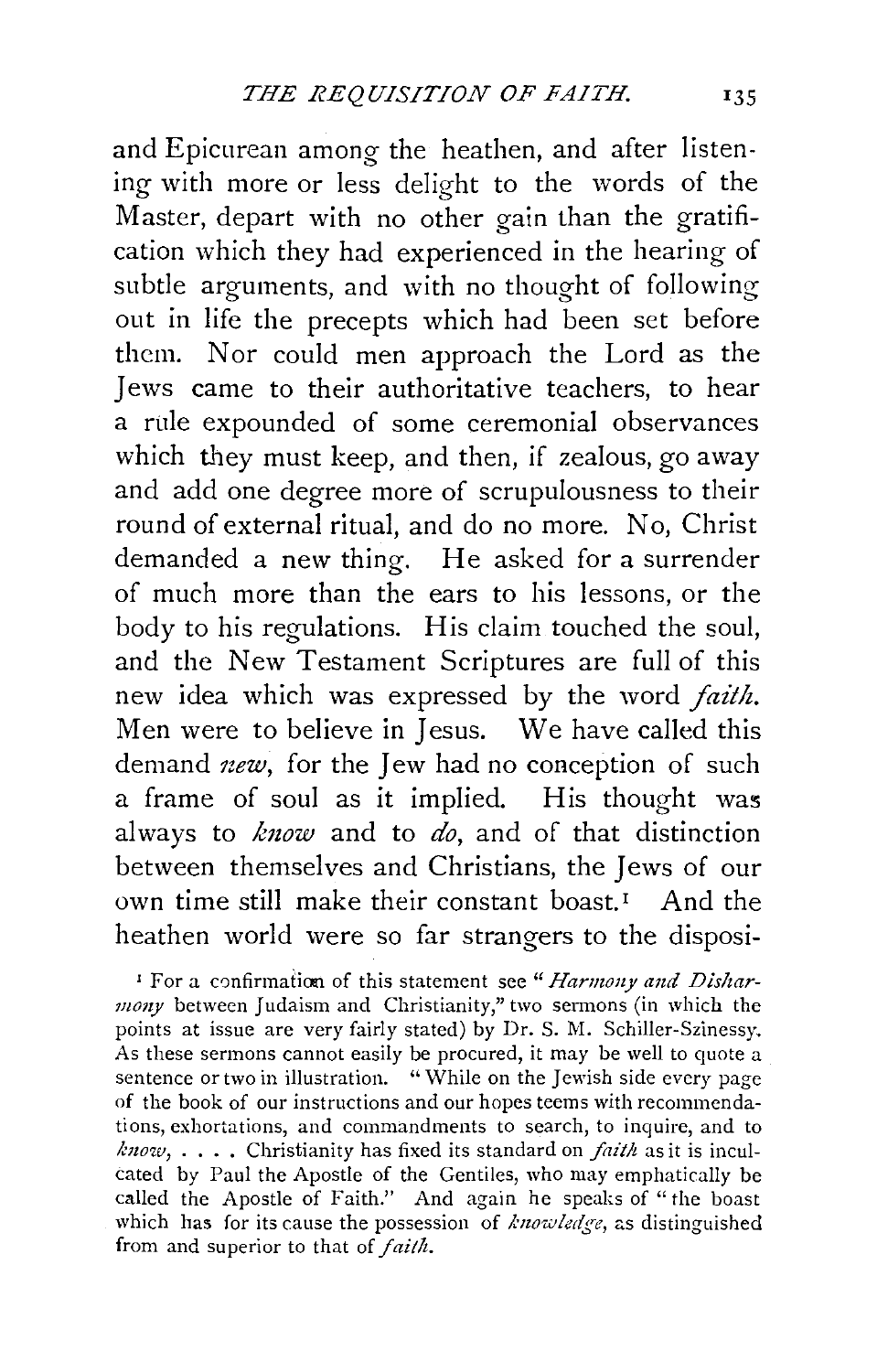tion which Jesus asked of all who became his disciples, that Christianity was compelled, as we shall see, to adopt a new phraseology, to find new words wherewith to explain this new condition of discipleship. For the belief which Christ demanded was to be no mere acknowledgment of Him as a powerful teacher; no mere credence given to statements which men heard Him make; nor were his disciples to rest content with a desire for fellowship with Him. Their belief was to be of such a kind as would pervade the whole of their lives, whether He were present with or away from them, and was to become the moving principle of every action from that time forward : it was to be a sure unswerving confidence that in Jesus Christ God had revealed to man the way of salvation.

One instance will explain what we mean by what we have ventured to calL a new phraseology. In St. John's Gospel (Chap. viii. 30, *seq.)* Jesus is related to have been discoursing on the close union between the Father and Himself, and among other things He says, "He that sent me is with me, the Father bath not left me alone." We are told that the effect of his discourse was a great increase in the number of his followers ; and the character of their acceptance of his teaching is indicated by a phrase which is peculiarly employed by the writers of the New Testament to designate that adherence to Christ which alone constituted true discipleship. "As he spake these words many believed on him" (πολλοί έπίστευσαν είς  $a\dot{v}$  $\dot{v}$ ). This is not the Greek of classical authors. It is a novel mode of expression, invented to describe the sort of allegiance which Christians owed to their Lord and Saviour. Nor has it, since the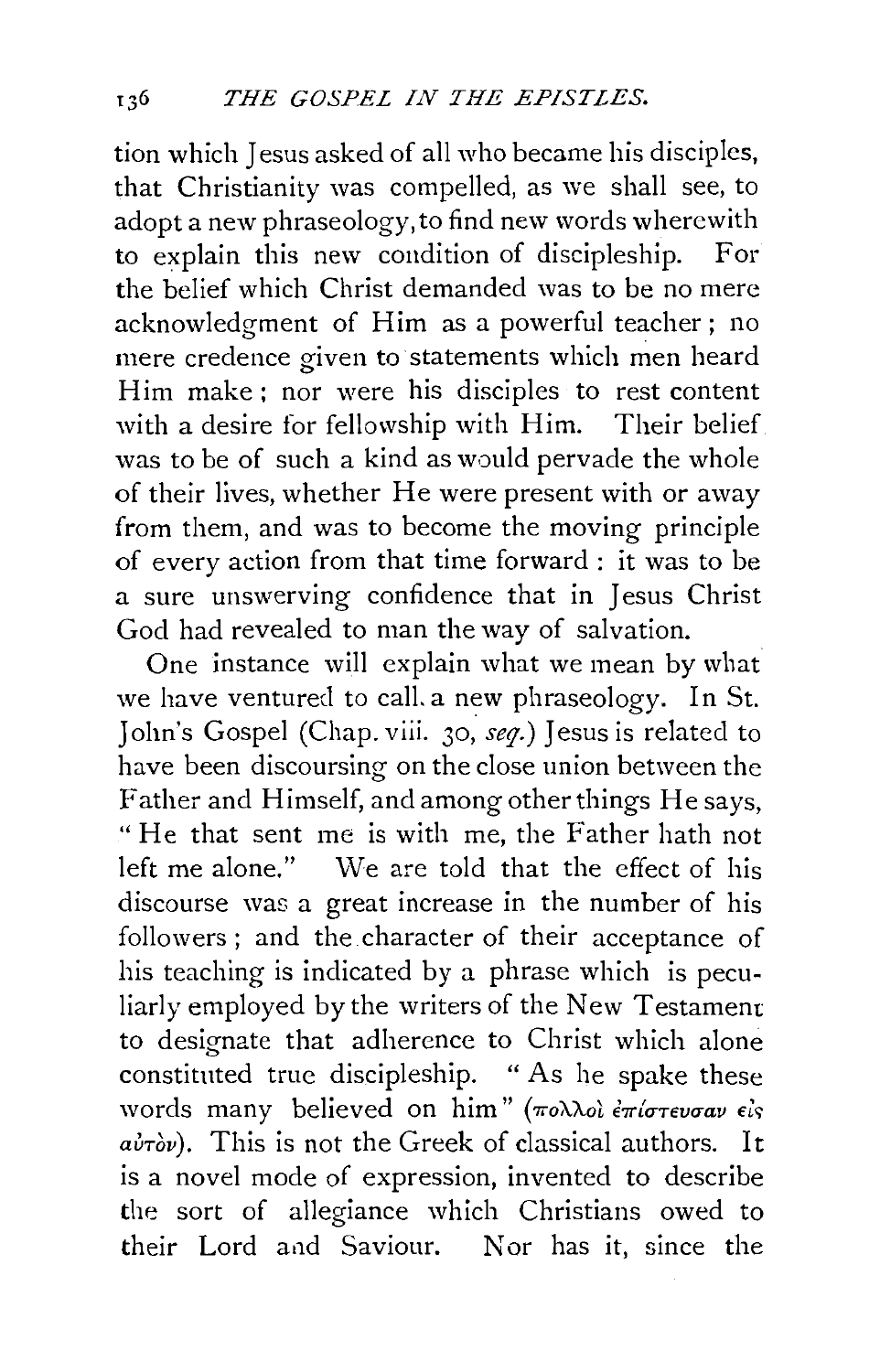times of the writers of the New Testament, been found to be such an expression as could be applied in any way differently from that in which the authors of the Gospels and Epistles used it. They had to speak of a new thing, and they have framed their Greek expression in a very unusual way, and made the phrase peculiarly their own; and from them it has become the language of the Churches, and stands in the forefront of our creeds.

For when in the New Testament the word  $\pi i\sigma\tau e\acute{\nu}$ - $\epsilon v$  is used as the classical authors use it, it may many times be seen what a different sense the writers attach to it. In the very next verse after that which has just been quoted we come upon an illustration. There were many among the Jews who listened to the words of Jesus without any inclination to become his followers. Their great boast was that they were Abraham's seed; and teachers who told them, as Christ's forerunner had done, that God was.able of the very stones to raise up children unto Abraham, were not likely to meet with ready acceptance among such men. Yet these very men are styled in the verse on which we are dwelling, "Those Jews who believed on Jesus." But here we have the phrase which is most common in classical Greek. Unhappily in our language we have no means of conveying the subtle distinction which exists in the original, τούς πεπιστευκότας αύτω 'Ιουδάιους. The Greek means no more than that these Jews acknowledged the power of Jesus as a teacher; and this we can sec from the dialogue which follows. Our Lord tells them, in a manner which implies at the outset that they were no true followers of Him, "If ye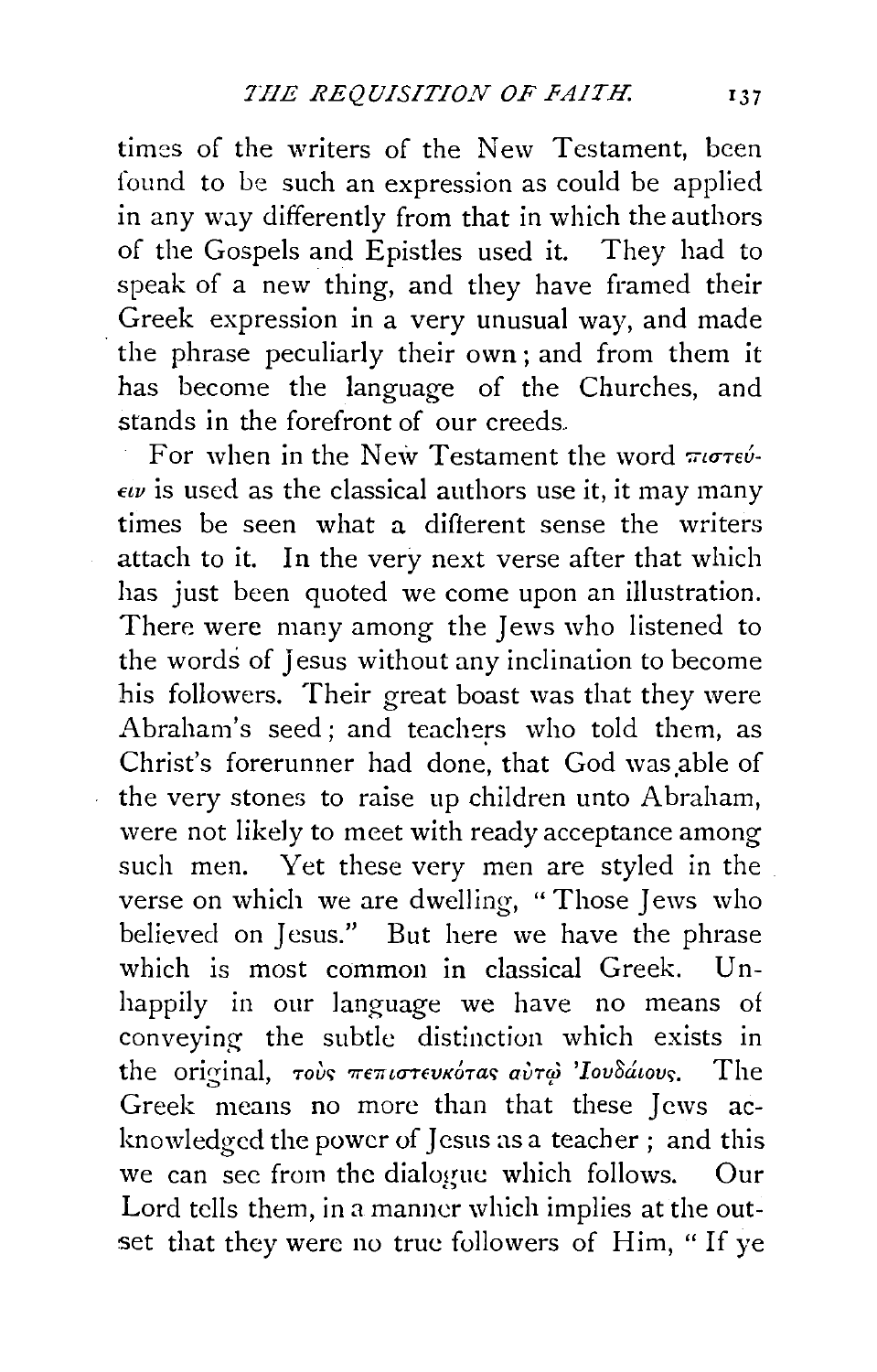continue in my word, then are ye my disciples indeed, and ye shall know the truth, and the truth shall make you free." They answered Him, "We be Abraham's seed, and were never in bondage to any man." The Lord's reply is, "Whosoever committeth sin is the slave of  $sin.$   $\dots$  I know that ye are Abraham's seed, but ye seek to kill me, because my word hath no place in you." We see, then, what sort of belief these men had. It was the belief of the devils, who believe and tremble, but not the true faith which Christ sought from his disciples.

Of course such a recognition of Christ's teaching as theirs was must precede true belief; and therefore this expression (πιστεύειν αὐτ<u>ώ</u>) may likewise be found used of those who had begun to give heed to Jesus. and who afterwards yielded themselves to Him as their Saviour: to whom, in consequence, the more specially Christian phrase (πιστεύειν είς αυτόν) could in the end be applied, for the greater includes the less. But what it is desired here to point out is the peculiar selection by the Evangelists and Apostles of words neither classical nor usual, whereby the surrender of the life to Christ should be emphatically described. Now throughout the writings of St. Paul we find both constant indications that faith was needed for those who would join the new communion, and also that this expression for faith in Him which we have styled specially Christian is of perpetual occurrence. We need scarcely illustrate what we have said of Christ's demand for faith from his followers and from those who sought his aid, by quotations from the Gospels. Christ's words (Mark ix. 23) to the father of the demoniac child, "If thou canst believe, all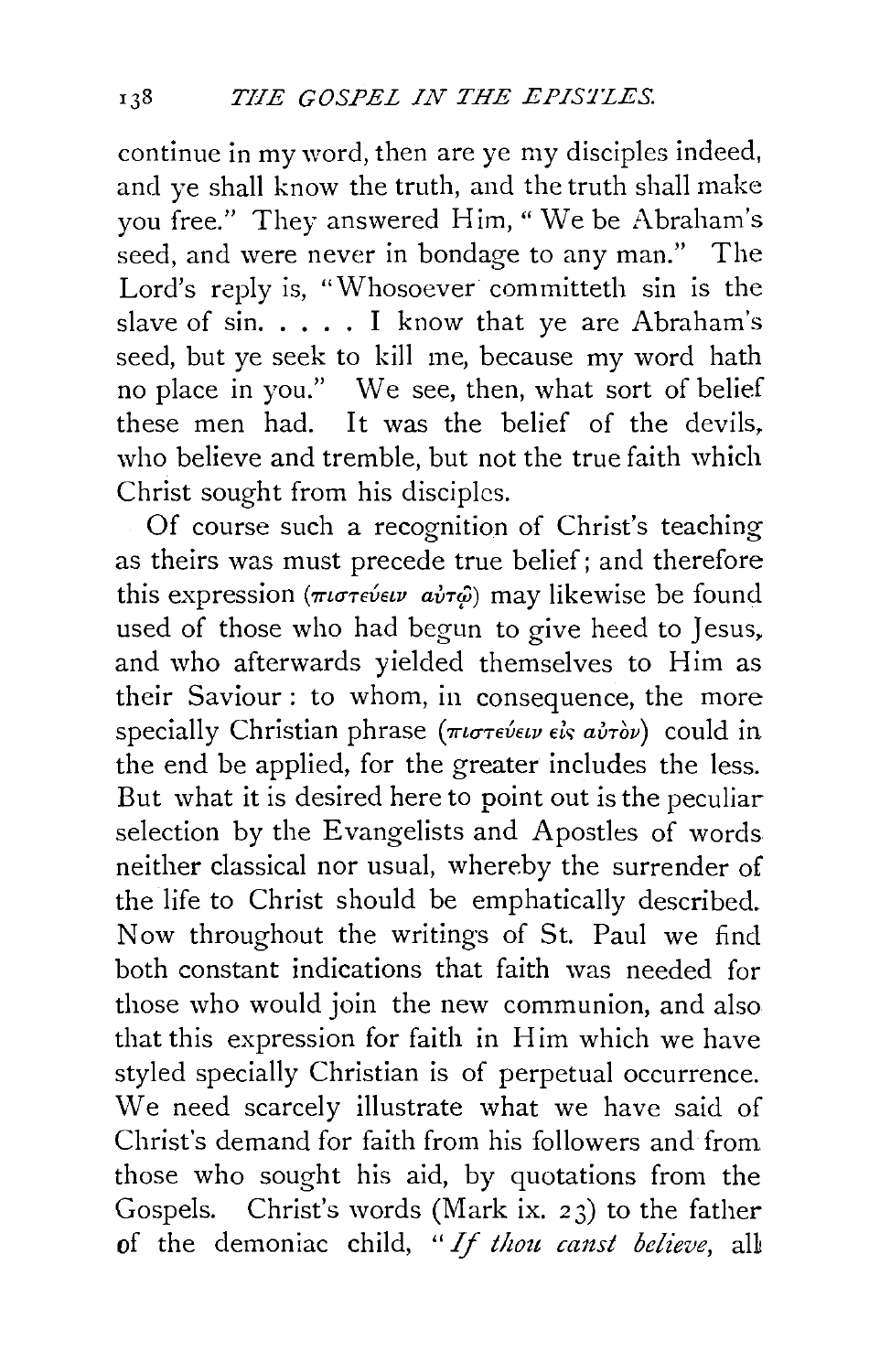things are possible to him that believeth ; " and to Jairus (Luke viii. 50), sorrowing for his dead daughter, " *Believe only,* and she shall be made whole," are instances of what happened in every case when suppliants came to Christ. And in St. Matthew (Chap. xviii. 6), speaking of those who above all others might be called his own, Jesus employs the. very phraseology on which we are commenting. "\Vhoso shall offend one of these little ones *which believe in me" (των πιστευόντων είς έμέ).* 

But it is, as we might expect, when we come to the Fourth Gospel, that we find the phrase most abundant. St. John has recorded more of the discourses of our Lord than the Synoptists; and those which he has presented to us are precisely those in which the doctrines of Christ are more specially developed. He deals with the words of Jesus much more than with the works. Demands for faith are abundant here too, as when (Chap. xi. 26) Christ says to Martha, "Whosoever liveth and *believeth in me* shall never die," and waits for the expression of her faith before He raises her brother to life; and in the interview with Thomas (Chap. xx. 29), "Because thou hast seen me, thou hast believed : blessed are they which have not seen and yet have believed;" a passage which is followed immediately *(Verse* 31) by the statement of the Evangelist that the miracles of Jesus were recorded that men might " believe that he is the Christ, the Son of God, and that *believing·*  they might have life by his name." And for the phrase πιστεύειν είς αύτὸν we might quote almost every Chapter of the Gospel. In Chap. ii. II it is found after the account of the miracle at Cana in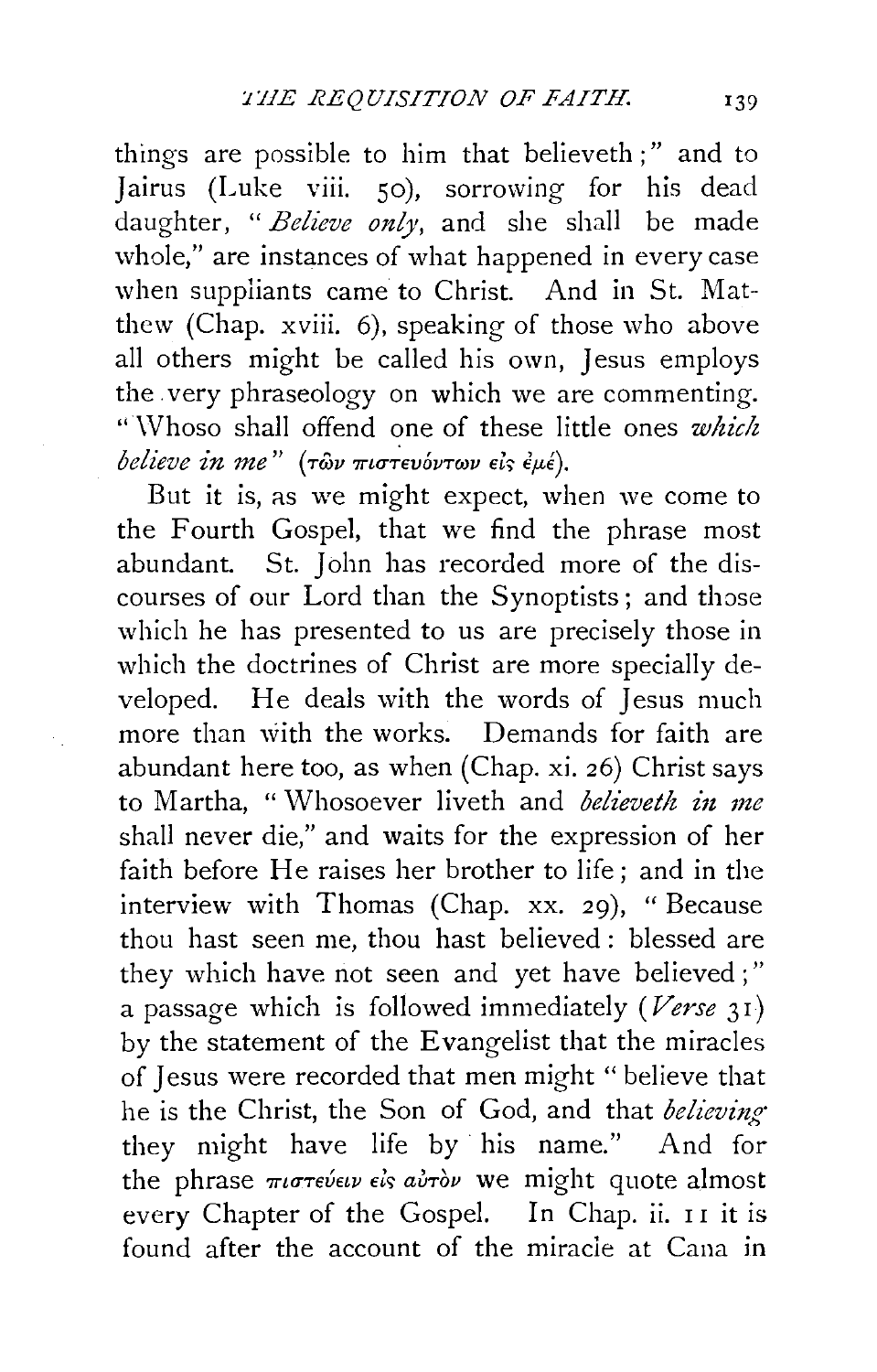Galilee, "His disciples *believed on him."* In Chap. iii. I *5* we are taught concerning true believers " that whosoever *believeth in him* should not perish, but have eternal life." In Chap. vi. 35 Jesus testifies, " He that *believeth in me* shall never thirst;" and in Chap. xii. 44 the phrase is three times repeated, " He that *believeth on me, believeth not on me*, but *on him* that sent me." Yet long before any of these Gospels were written St. Paul exhibits the same peculiarities of phraseology in his Epistles. Everywhere there is made from those who would become followers of Christ the like demand which the Lord made for Himself when He was on earth. The salvation which is set forth in the Gospel according to St. Paul, as well as according to those who are specially named Evangelists, is effectual only through faith. So (Romans i. I6) we find the Apostle declaring, "I am not ashamed of the gospel of Christ, for it is the power of God unto salvation *to every one that believeth.*" And in the same epistle (Chap. x. 4) he declares, "Christ is the end *(i.e.,* the final aim and purpose) of the law unto righteousness to every one that believeth." And to the Corinthians  $(I$  Cor. i. 21) he writes in like manner : "It pleased God by the foolishness of preaching to save *them that believe;"* and to the Galatians (Chap. iii. 22) he says, " The scripture hath concluded all under sin, that the promise by 'faith of Jesus Christ might be given *to thmt that believe."* And instances of the same kind abound, shewing that the condition on which men were to be admitted into the privileges of the Christian covenant was that same *faith* on which the Founder had always insisted. And the Apostle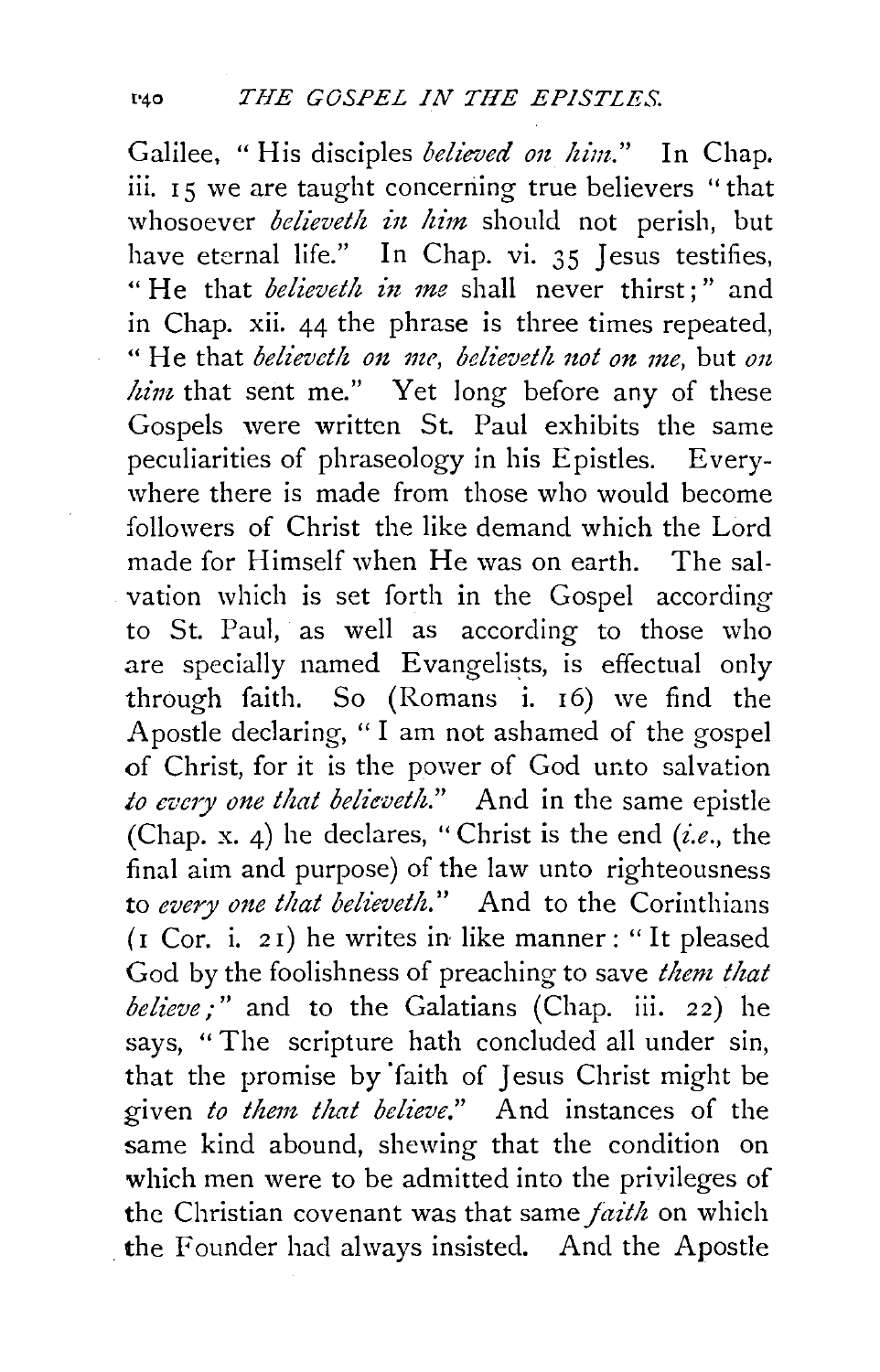uses the formula (πιστεύειν είς αύτὸν) at this early date exactly as we have seen it in St. John's Gospel, which was written nearly at the close of the century. In Romans (Chap. ix. 33) we have an instructive example, shewing how St. Paul has modified a quotation from the Septuagint, and fashioned it, in its application to Christ, on this special Christian model. " Behold," he quotes, " I lay in Zion a stumblingstone and rock of offence, and whosoever *believeth on him* shall not be ashamed." The latter part of the quotation is from Isaiah (Chap. xviii. 16), but there the words are simply," He that believeth shall not make haste,"*i.e.*, flee away hastily, as men do when ashamed. The passage, as first written, applies to the Messiah, but the specially Christian portion of the phrase was lefr for St. Paul to introduce after Christ bad appeared and taught men what the nature of true faith was. And the Apostle uses the same text with the same modification in the very next Chapter  $(x, 1)$ . Perhaps one of the most interesting passages of this nature is in the Epistle to the Galatians (Chap. ii. 16). St. Paul is speaking of St. Peter separating himself from the Gentile converts. Such a separation was not according to the truth of the gospel, and in his declaration of what is gospel truth, St. Paul says, " A man is not justified by works of the law, but by the faith of Jesus Christ; so we have *believed in Jesus Christ*, that we might be justified by the faith of Christ, and not by the works . of the law."

We have dwelt thus long on this usage of the Christian Scriptures, because such a similarity of language, in an expression which must have been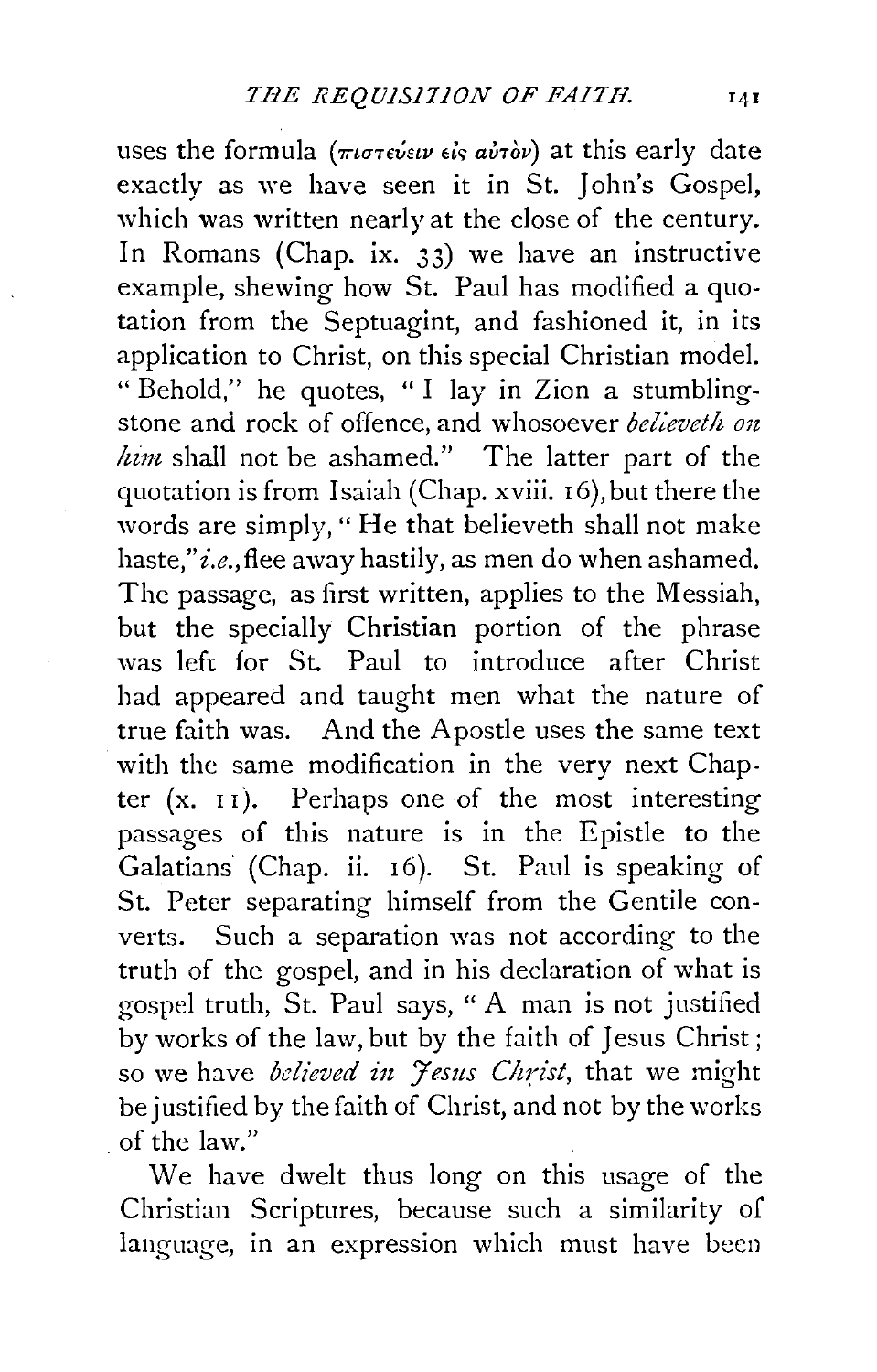of hourly occurrence in the intercommunion of the early Christians, shews that from the very first the teaching which was given to the converts was, in this marked particular, exactly what the Gospels represent it to have been; and such a resemblance is so thoroughly without design, so completely a natural result of the circumstances out of which it sprang, that it seems to be of the highest importance to put it prominently forward. Christ's demand for faith, and the language descriptive of that state of mind which He sought for in his followers, have left their imprint on all the literature of the Christian society; and this feature is to be found alike in the letters of St. Paul to his own converts in Corinth and Galatia, and to those Christian brethren at Rome whose first teaching had come from other lips than his. They all use, and all understand the same expressions—and these no common ones—on this solemn question of faith in Christ.

Nor do we deem it of slight importance that our inquiry shews that there exists a somewhat fuller resemblance between St. Paul's language and that of the Fourth Gospel than between the Epistles and the writings of the other Evangelists. St. John has left us much more of what may be termed doctrinal teaching than of history in his Gospel. His subject-matter is, therefore, much more akin to that of St. Paul than are the more purely narrative records of the Synoptists. The result which we have arrived at from an inspection of the language of the two writers is exactly what we should expect. The Apostle (himself divinely taught by Christ) employs special language for describing the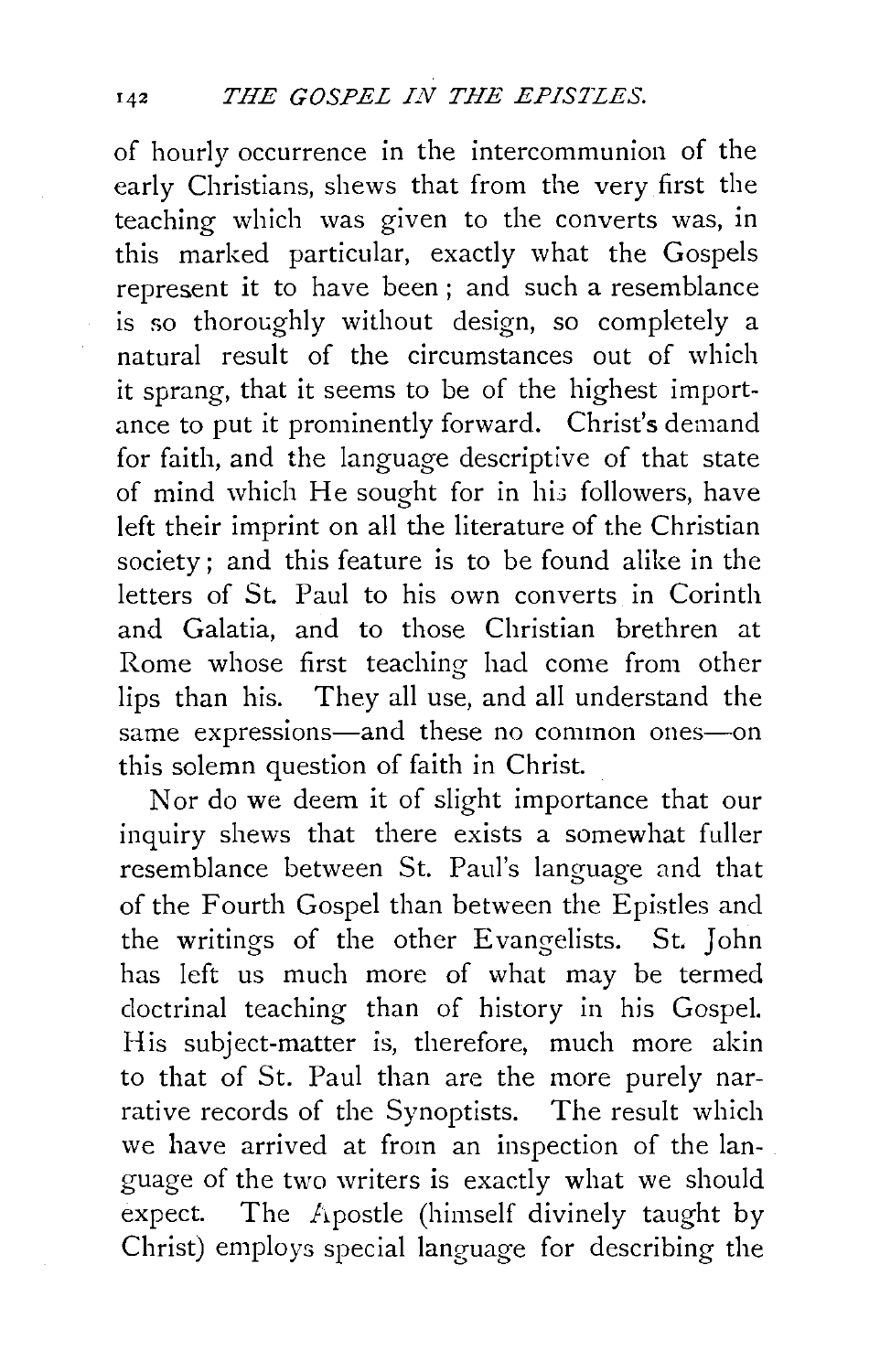fellowship of Christians with their leader; and when the beloved disciple has to record the words of the Lord Himself, we find a complete unity between the two modes of speech. With the preacher, as with the Evangelist, true Christianity is (πιστεύειν *et, XptCTTov)* to believe in Jesus Christ.

When we turn to the first article of the Apostles' Creed, we find allusion made therein both to the Divine and human natures of Jesus Christ. As human, he is Jesus, so named from his birth ; as Divine, he is Christ, the anointed of God before the world began. Towards God his relation is that of the only Son; towards men He is set forth as their Lord.

Let us look first at what our Epistles tell us of the Divine Sonship of Jesus Christ. By the title of *Son of God* He is called in many places. To the Galatians (Chap. i. 16) St. Paul says, "When it pleased God . . . to reveal *his Son* in me," in allusion to the Divine revelation which had been vouchsafed to him on his road to Damascus; and once more, referring to that knowledge of the early history of Christ which he must himself have at first been taught, as he was now to be the teacher of others, he says (Gal. iv. 4), "When the fulness of time was come, God sent forth his Son, made of a woman;" and immediately afterwards, speaking of those whom he calls heirs of God through Christ, he writes, " God hath sent forth the spirit of *his So1t* into your hearts." And in the other Epistles the like teaching is repeated in every form. To the Corinthians (2 Cor. i. 19) he styles the Saviour " the *Son of God*,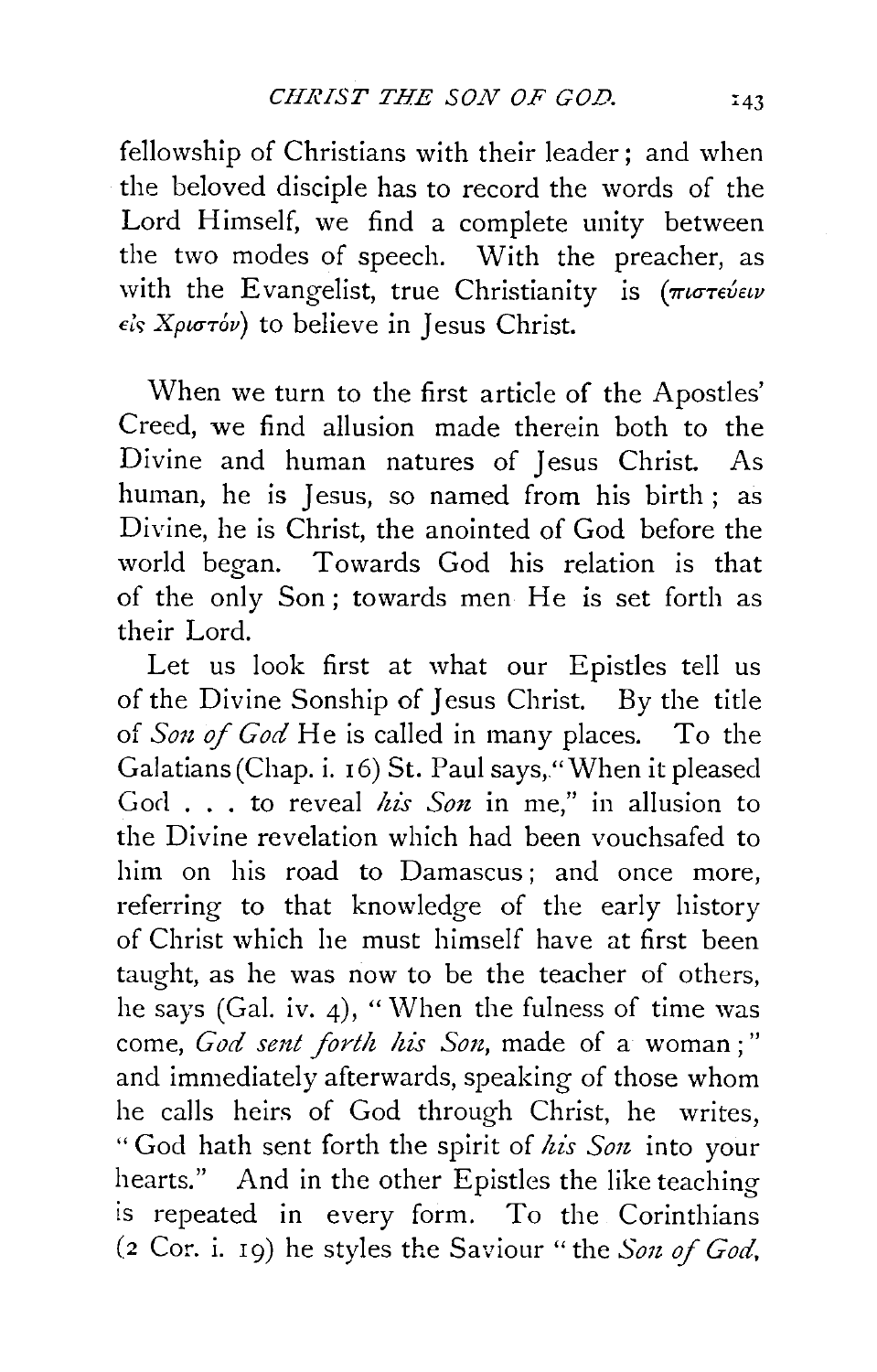*J'estts Christ,* who was preached among you by us;" while over and over again God is called "the Father of our Lord Jesus Christ" (Rom. xv. 6; 2 Cor. i. 3; xi. 31 ). In the opening words of the Epistle to the Romans (Chap. i.  $1-3$ ), speaking of the gospel of God, to the preaching of which he himself had been separated, he says that the message thereof is "concerning *his Son Jesus Christ*;" and in the next verse he teaches that Jesus was declared to be the *Son of God* with power. And in a following chapter (Rom. viii.  $16$ ,  $17$ ), in stronger language than that of the Epistle to the Galatians, believers are called the children of God; and immediately there follows, "And if children, then heirs, heirs of God, and joint heirs with Christ," who is therefore in a special sense the Son of God. Conformity to the likeness of Christ is called (Rom. viii. 29) "being conformed to the image of *his Son,"* while (2 Cor. iv. 4) Christ Himself is said to be *the image of God.* But not only so, the Apostle declares as emphatically as any of the Evangelists that Christ is God Himself. In the Epistle to the Romans (Chap. ix. 5) we read, *"Christ* who is over all, *God blessed for ever."* And that He was with the Father in heaven before He came to earth, we are told when St. Paul states ( $\mathbf{i}$  Cor. xv. 47) that the second man, Jesus Christ, who brought life into the world, as the first Adam had brought death, was in truth *"the Lord from heavm."*  And we may gather testimony to the same effect from a passage where the Apostle expounds a Scripture of the older covenant. The words are from Deuteronomy (Chap. xxx. 12), and were, of course, addressed to Israel long before the coming of the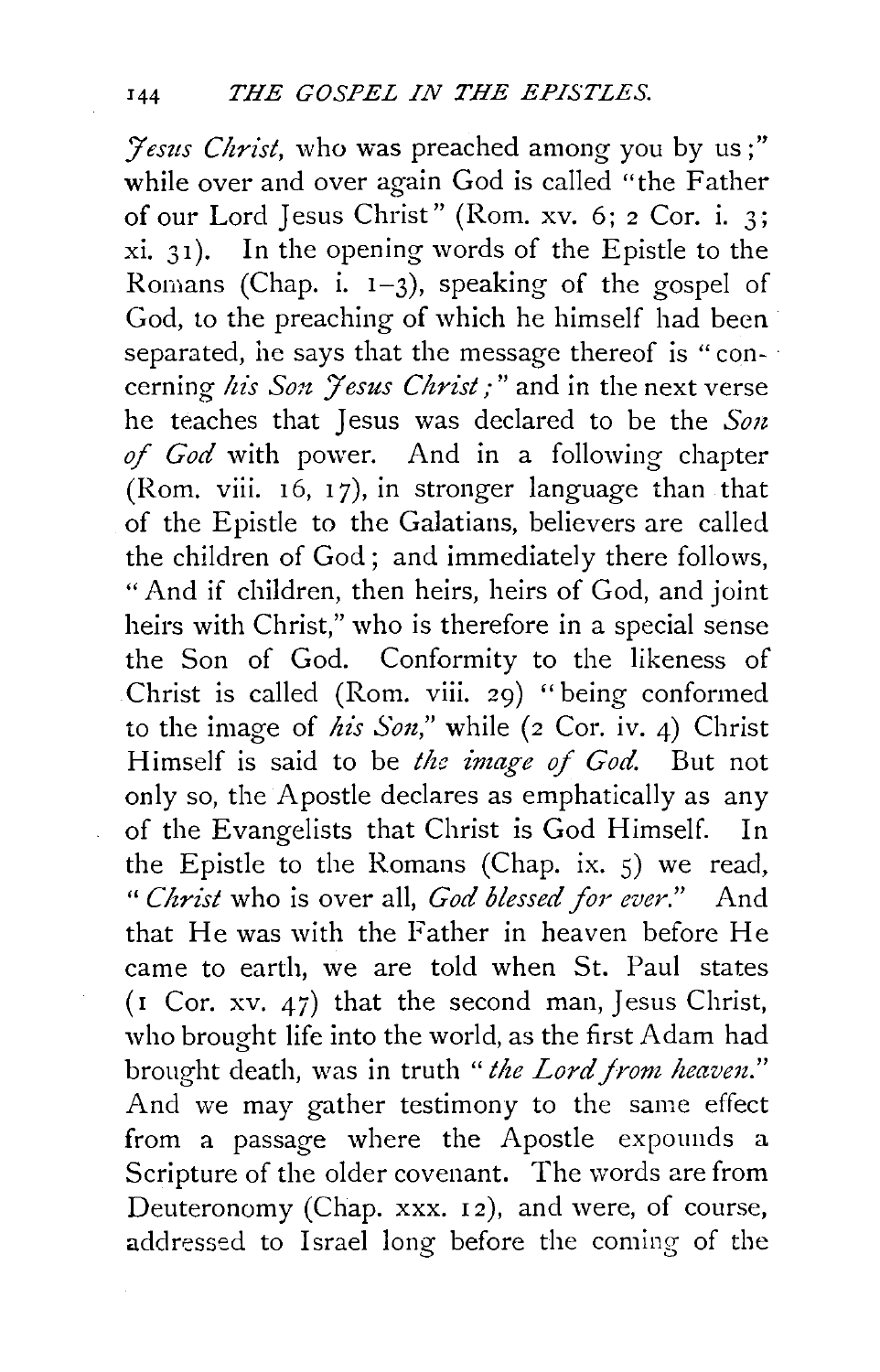Saviour in the flesh. "Who shall go up for us into heaven?" are the words in the Law, and this the Apostle explains by inserting, "to bring down Christ from above." In looking at all these passages, we should try to realize how much must have been heard of the gospel story before those to whom such hints (for they are no more) as are herein contained could be intelligible. They are truly  $\phi \omega \omega \hat{a} \nu \tau a$  $\sigma$ *vverotouv*, and nothing else; words which the instructed can understand, but which would come with their full weight to nobody besides. The Corinthians, Galatians, and Romans must have heard how Jesus Christ had claimed, while on earth, to be the Son of God. They must have heard how He had said, "I and the Father are one." They must have been told how this " Son of God with power" had wrought, during his earthly life, many marvellous works, and had appealed to those who saw Him, "If ye believe not me, believe the works." They must have been taught that He through whom they were to become heirs of God had said to his disciples, "The Father himself loveth you, because ye have ·believed that I came forth from God." They must have heard also of the witness borne at Christ's birth by the angelic choir, "This day is born a Saviour which is Christ the Lord." It would be no startling thing for such people to read, when it came to be written, "In the beginning was the Word, and the Word was with God, and the Word was God. The same was in the beginning with God." And when that sublime teaching is accepted in its full meaning, there is nothing in the Gospels regarding the divinity of Christ which remains to be learnt.

VOL. V. 11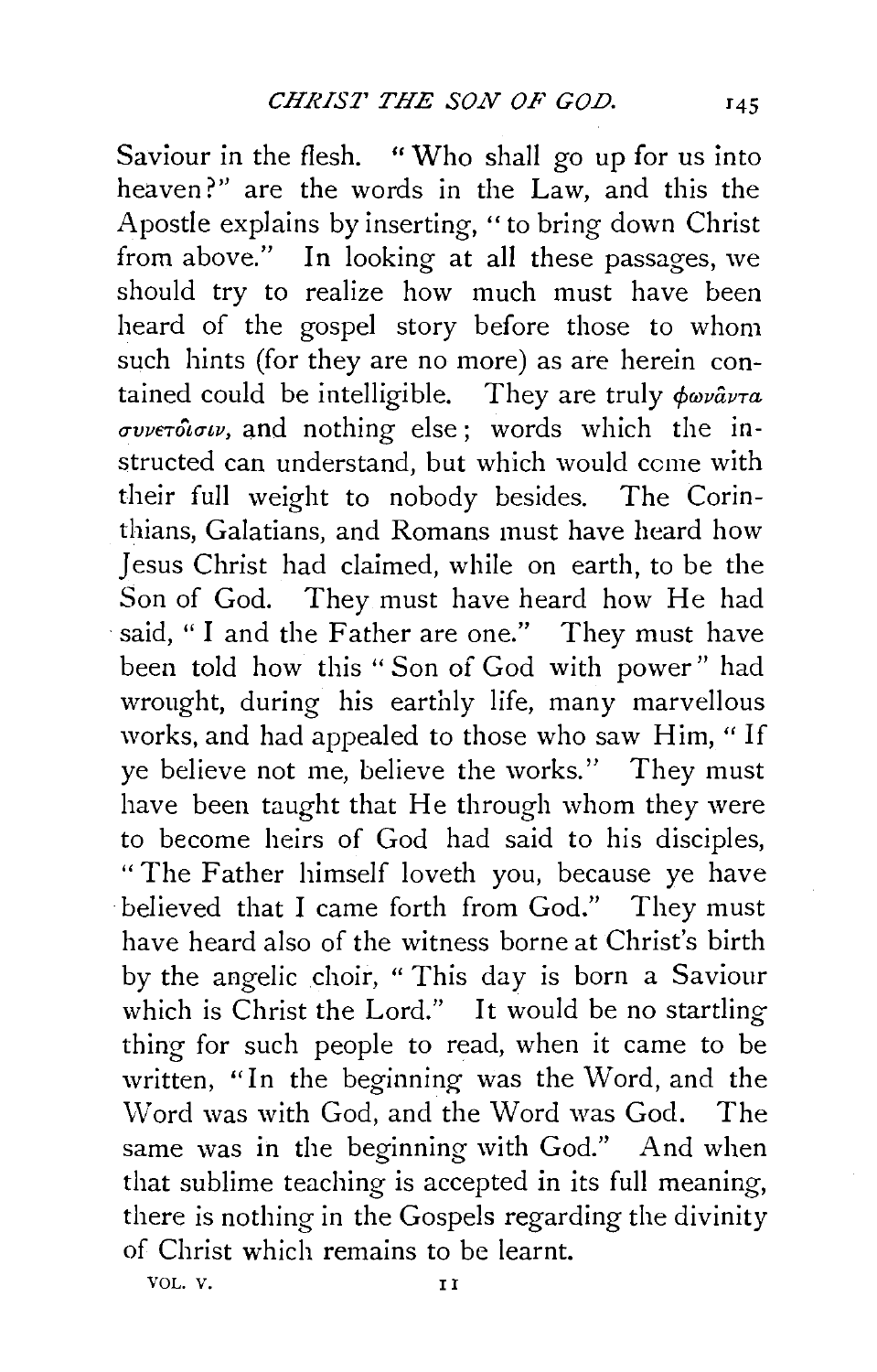Let us now turn to what these Epistles tell us of the *human* nature of the Lord. In the Epistle to the Romans (Chap. v.  $15$ ) St. Paul expressly speaks of our Lord as "*one man* Jesus Christ;" and that there may be no question about the notion of true humanity which the Apostle meant to predicate concerning Jesus, He is put (as in  $\sigma$  Cor. xv. 47), by the comparison in this text, on a level with the first Adam. " Death reigned from Adam to Moses. . . . But not as the offence, so also is the free gift. For if through the offence of one many be dead, much more the grace of God, and the gift by grace, which is by *one man,* Jesus Christ, hath abounded unto many." But we have still stronger and more definite expressions concerning the humanity of our blessed Lord. For in speaking of the Israelitish nation (Rom. ix. 5) the Apostle tells his hearers that from that race Christ came  $(\tau \delta \kappa a \tau \dot{a} \sigma \dot{\alpha} \rho \kappa a)$  as far as flesh was concerned. Therefore the Jesus of whom the Romans had heard was a human Jesus, born a Jew. But to understand the hint so briefly given, they must have heard much more. They must have been taught that the human in Christ Jesus was not all, that therewith was also combined a Divine nature. If Christ had been born into the world with no different characteristics than other men possess, or if the Romans had never been told this, what need for that expression *according to the flesh?* If He were a Jew, born like other Jews, He was of course an Israelite in this respect, and Scripture would have recorded for the instruction of these converts something which is superfluous, a practice not lightly to be charged on the sacred writers. We may be quite sure that the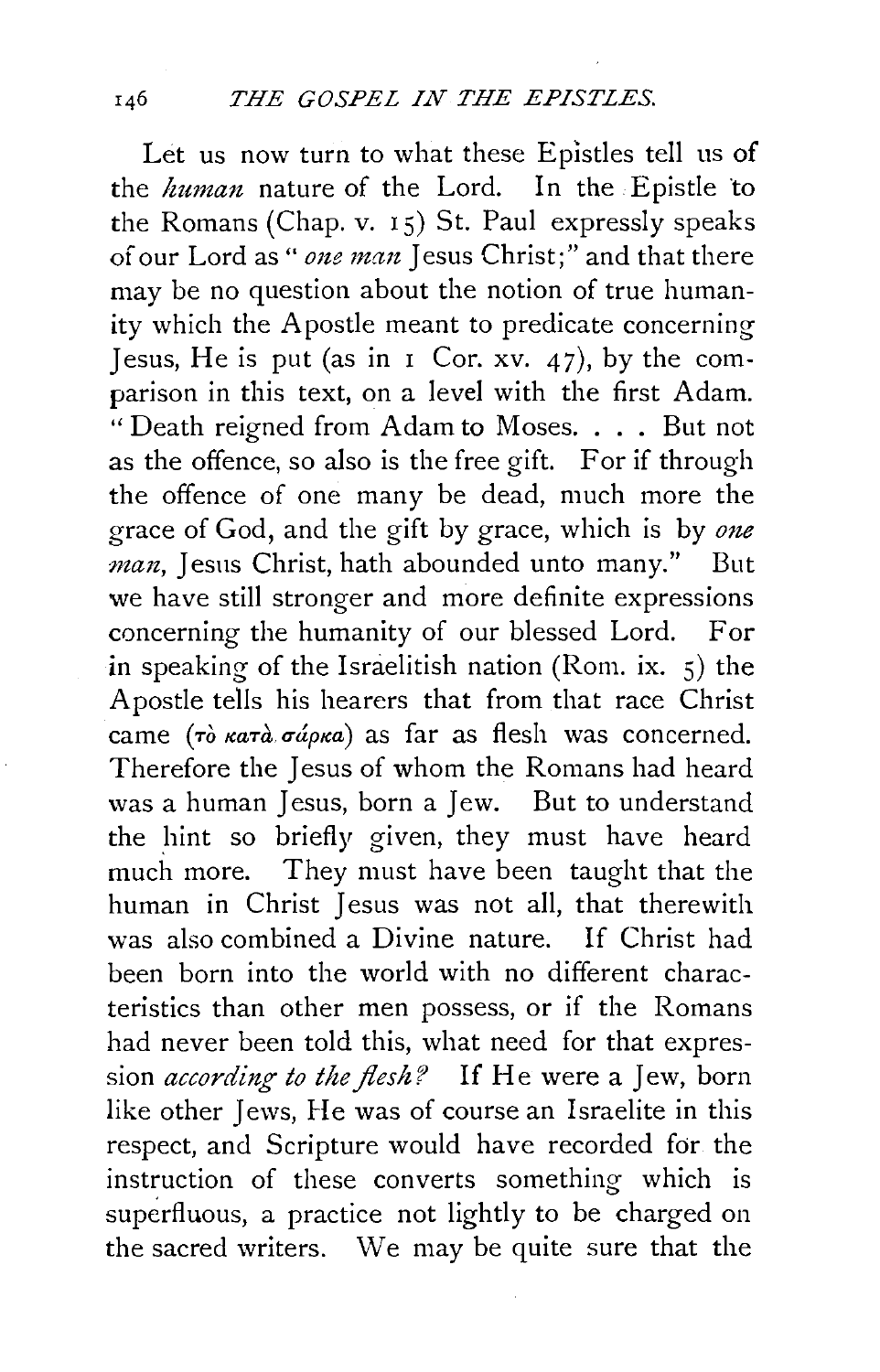whole history of the Divine, as well as of the human side of Christ's life, had been fully set forth to the converts, and that this short sentence conveyed to their minds all that the Gospels tell us of Jesus as the miraculously conceived Son of a human mother, but at the same time the Son of God, born to save his people from their sins.

But we have a more definite statement still. In writing to the Galatians, St. Paul (Chap. iv. 4) says, "When the fulness of time was come, God sent forth his Son, made of a woman, made under the Jaw, to redeem them that were under the law." Leaving out of our consideration for the present all in this passage except what relates to Jesus as man, can we for a moment suppose that these Galatian Christians would have appreciated such a sentence .as this, occurring in a brief Epistle, unless they had been fully instructed in what we call gospel history ? That God's Son should have been born of a woman was an idea inconceivable except they had been thoroughly instructed concerning the conception of Christ by the Holy Ghost. They must have heard how He was born of the blessed Virgin ; they must have been taught how in his infancy He and his parents conformed to all the ceremonial observances ·of the law of Moses; that He whom they were called upon to worship had been in outward appearance a Jew, living among Jews, and observing the law just as other men did. But they must have heard more than this. They must have been told how He not only observed, but said that He came to fulfil the law, that his mission was not to destroy, but to enlarge the scope of that Divine revelation. The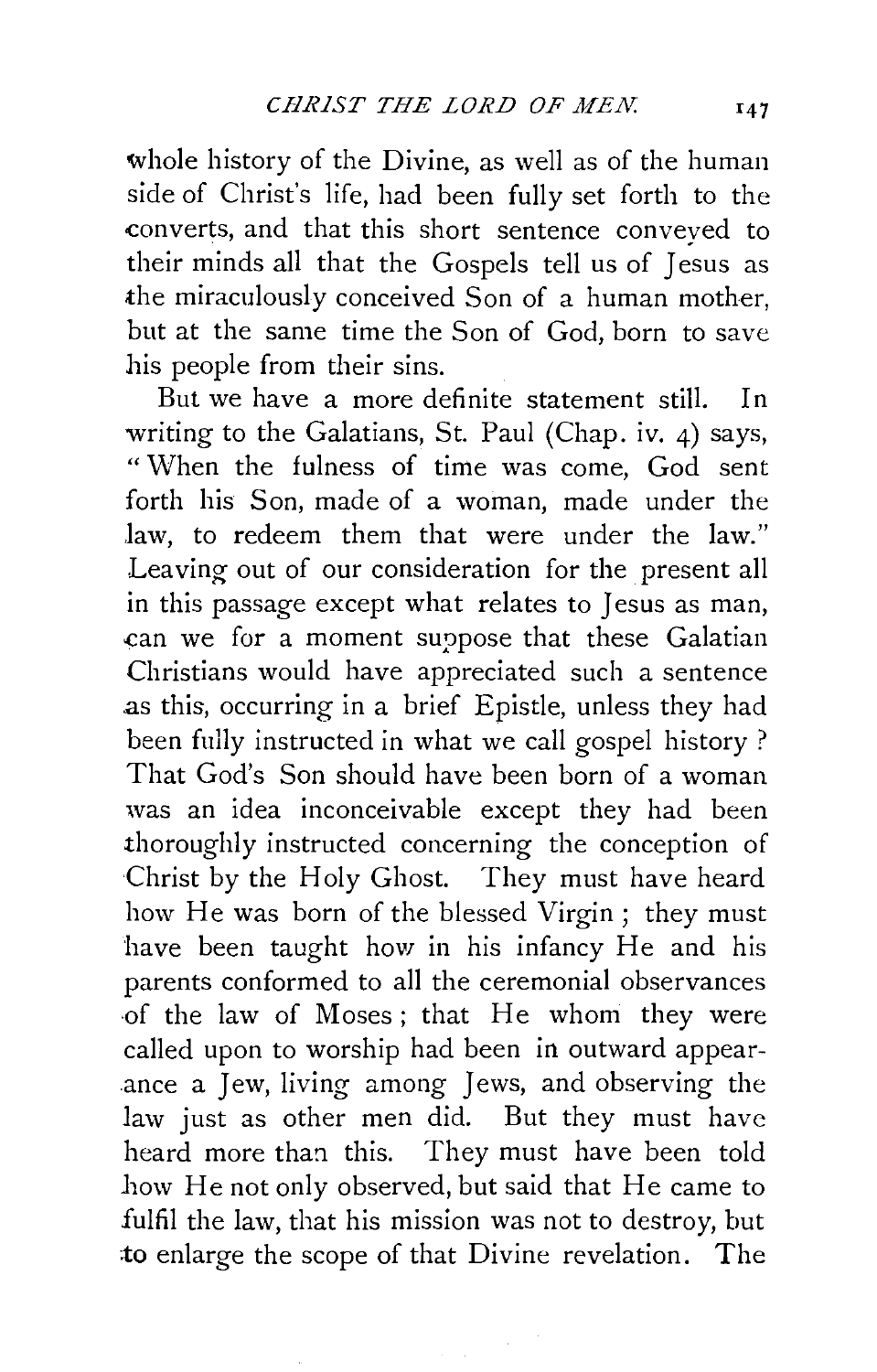sentence of St. Paul implies too that Christ continued to observe the law when He was more advanced in age, and that during his life He confined his ministrations mainly to the house of Israel. Those who read this Letter had heard, we cannot doubt, how at the first Christ said of Himself that He was not sent but to the lost sheep of the house of Israel, and that to his disciples his first commission had been that they should preach to Israel only, and that He had expressly said, "Into any city of the Gentiles enter ye not."

But they to whom the Apostle wrote were themselves Gentiles. They must therefore have likewise been taught that there had been given a wider commission, put forth by Christ at the end of his life ; they must have been told, nay, themselves were a. living evidence on the subject, that now it was not only those who were under the law whom Christ had come to redeem, but that his ministers were sent forth "into all the world, to preach the gospel to every creature ; to teach men all things which he· had commanded, and to baptize them in his name." We thus see that the men who, being Gentiles, could appreciate the full meaning of this sentence of the Apostle, must have had imparted to them at least an outline of the Gospel history from the birth of Jesus Christ till his ascension. *We* can understand all these brief allusions, because we have the Gospels as our key. The early converts could not haveunderstood them without teaching of a similar kind. With our Gospels before us the allusions in the Epistles are plain, and those for whom they were written must have been prepared by oral teaching